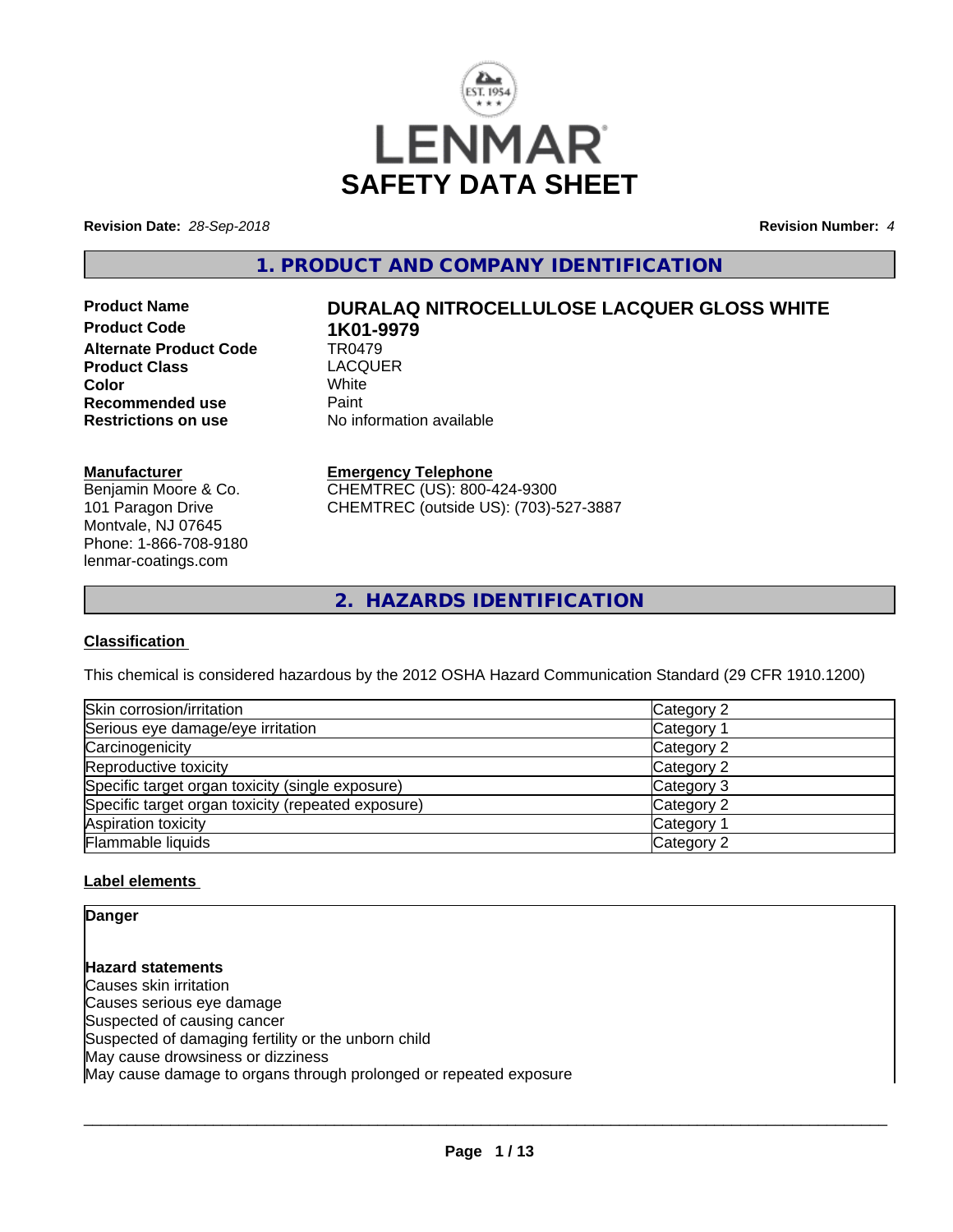

# **Precautionary Statements - Prevention**

Obtain special instructions before use Do not handle until all safety precautions have been read and understood Use personal protective equipment as required Wash face, hands and any exposed skin thoroughly after handling Do not breathe dust/fume/gas/mist/vapors/spray Use only outdoors or in a well-ventilated area Keep away from heat, hot surfaces, sparks, open flames and other ignition sources. No smoking Keep container tightly closed Ground/bond container and receiving equipment Use explosion-proof electrical/ventilating/lighting/equipment Use only non-sparking tools Take precautionary measures against static discharge Keep cool

# **Precautionary Statements - Response**

IF exposed or concerned: Get medical advice/attention

### **Eyes**

IF IN EYES: Rinse cautiously with water for several minutes. Remove contact lenses, if present and easy to do. Continue rinsing

Immediately call a POISON CENTER or doctor/physician

# **Skin**

If skin irritation occurs: Get medical advice/attention

IF ON SKIN (or hair): Remove/Take off immediately all contaminated clothing. Rinse skin with water/shower Wash contaminated clothing before reuse

# **Inhalation**

IF INHALED: Remove victim to fresh air and keep at rest in a position comfortable for breathing **Ingestion**

IF SWALLOWED: Immediately call a POISON CENTER or doctor/physician

Do NOT induce vomiting

### **Fire**

In case of fire: Use CO2, dry chemical, or foam for extinction

# **Precautionary Statements - Storage**

Store locked up Store in a well-ventilated place. Keep container tightly closed

### **Precautionary Statements - Disposal**

Dispose of contents/container to an approved waste disposal plant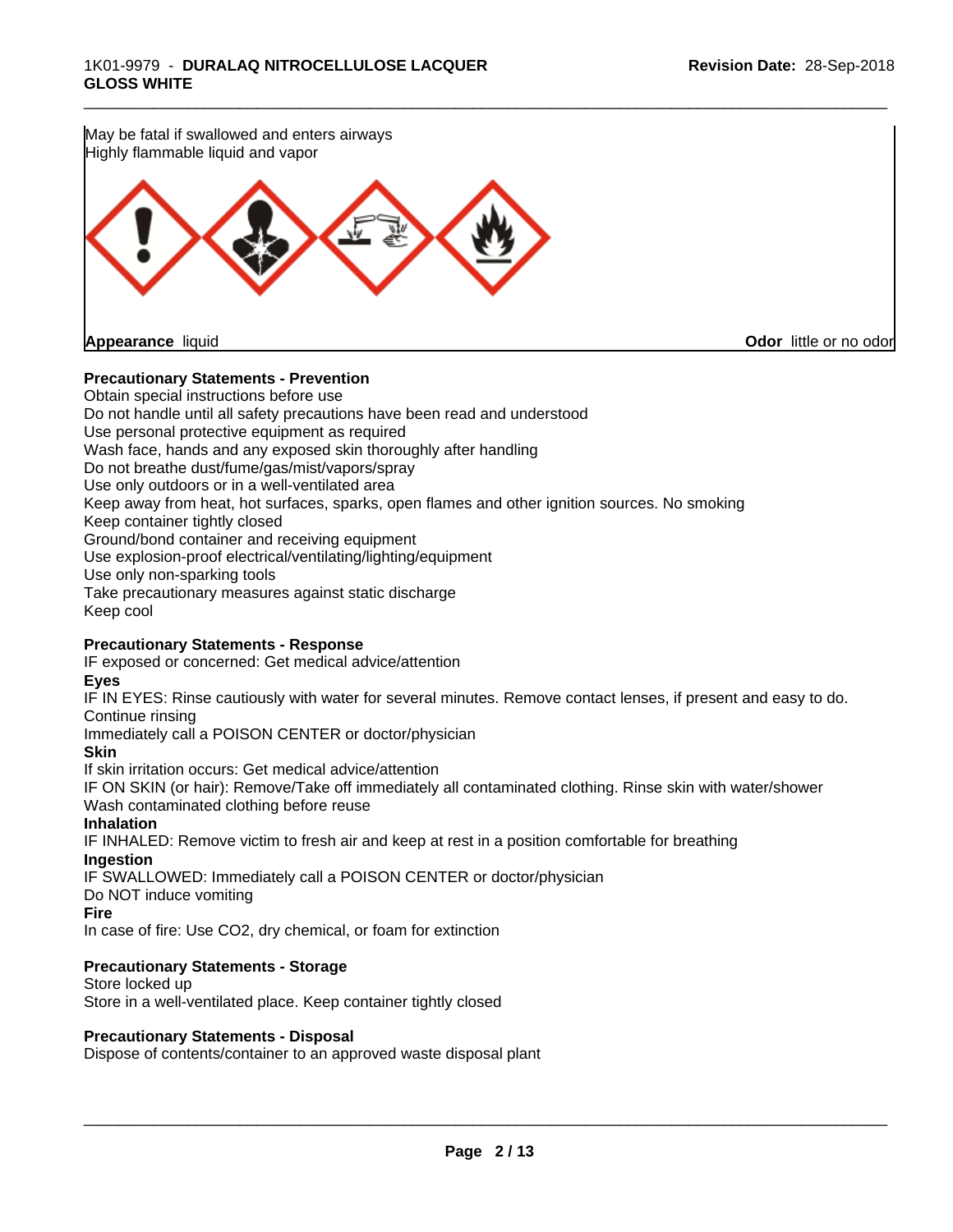# **Hazards not otherwise classified (HNOC)**

Not applicable

# **Other information**

No information available

# **3. COMPOSITION INFORMATION ON COMPONENTS**

\_\_\_\_\_\_\_\_\_\_\_\_\_\_\_\_\_\_\_\_\_\_\_\_\_\_\_\_\_\_\_\_\_\_\_\_\_\_\_\_\_\_\_\_\_\_\_\_\_\_\_\_\_\_\_\_\_\_\_\_\_\_\_\_\_\_\_\_\_\_\_\_\_\_\_\_\_\_\_\_\_\_\_\_\_\_\_\_\_\_\_\_\_

| <b>Chemical name</b>    | <b>CAS No.</b> | Weight-% |
|-------------------------|----------------|----------|
| Titanium dioxide        | 13463-67-7     | 25       |
| n-Butyl acetate         | 123-86-4       | 20       |
| Acetone                 | 67-64-1        | 15       |
| VM&P naphtha            | 64742-89-8     | 10       |
| cellulose, nitrate      | 9004-70-0      | 10       |
| Toluene                 | 108-88-3       | 10       |
| Isopropyl alcohol       | 67-63-0        | 5        |
| 2-Pentanone, 4-methyl-  | 108-10-1       | 5        |
| Isobutyl alcohol        | 78-83-1        | 5        |
| n-Butyl alcohol         | $71 - 36 - 3$  | 5        |
| Soybean oil, epoxidized | 8013-07-8      | 5        |
| Ethanol                 | 64-17-5        | 5        |
| Xylene                  | 1330-20-7      | 5        |
| Silica, amorphous       | 7631-86-9      | 5        |
| Octane                  | 111-65-9       | 0.5      |
| Heptane                 | 142-82-5       | 0.5      |
| Ethyl benzene           | $100 - 41 - 4$ | 0.5      |

# **4. FIRST AID MEASURES**

# **Description of first aid measures**

| <b>General Advice</b>             | If symptoms persist, call a physician. Show this safety data sheet to the doctor in<br>attendance.                                                                                            |
|-----------------------------------|-----------------------------------------------------------------------------------------------------------------------------------------------------------------------------------------------|
| <b>Eye Contact</b>                | Immediate medical attention is required. Immediately flush with plenty of water.<br>After initial flushing, remove any contact lenses and continue flushing for at least<br>15 minutes.       |
| <b>Skin Contact</b>               | Wash off immediately with soap and plenty of water removing all contaminated<br>clothes and shoes. If skin irritation persists, call a physician.                                             |
| <b>Inhalation</b>                 | Move to fresh air. If symptoms persist, call a physician.<br>If not breathing, give artificial respiration. Call a physician immediately.                                                     |
| Ingestion                         | Clean mouth with water and afterwards drink plenty of water. Do not induce<br>vomiting without medical advice. Never give anything by mouth to an unconscious<br>person. Consult a physician. |
| <b>Protection Of First-Aiders</b> | Use personal protective equipment.                                                                                                                                                            |
| <b>Most Important</b>             | No information available.                                                                                                                                                                     |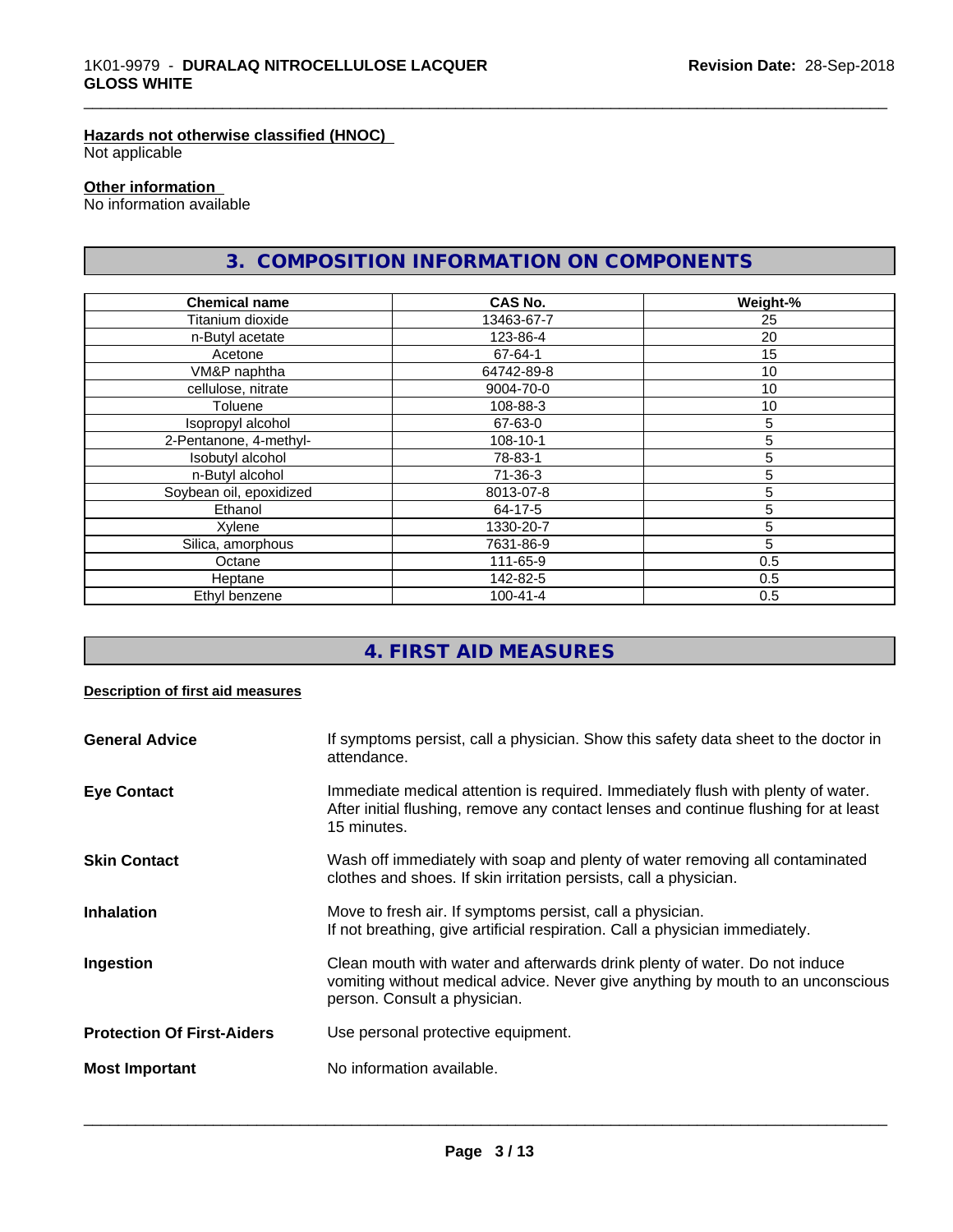| <b>Symptoms/Effects</b>                                                                           |                        |                                       |                                                                                                                                                                                                                                                                                     |
|---------------------------------------------------------------------------------------------------|------------------------|---------------------------------------|-------------------------------------------------------------------------------------------------------------------------------------------------------------------------------------------------------------------------------------------------------------------------------------|
| <b>Notes To Physician</b>                                                                         | Treat symptomatically. |                                       |                                                                                                                                                                                                                                                                                     |
|                                                                                                   |                        | 5. FIRE-FIGHTING MEASURES             |                                                                                                                                                                                                                                                                                     |
| <b>Flammable Properties</b>                                                                       |                        |                                       | Vapors may travel considerable distance to a source of<br>ignition and flash back. Vapors may cause flash fire.                                                                                                                                                                     |
| <b>Suitable Extinguishing Media</b>                                                               |                        | surrounding environment.              | Foam, dry powder or water. Use extinguishing measures<br>that are appropriate to local circumstances and the                                                                                                                                                                        |
| <b>Protective Equipment And Precautions For</b><br><b>Firefighters</b>                            |                        | and full protective gear.             | As in any fire, wear self-contained breathing apparatus<br>pressure-demand, MSHA/NIOSH (approved or equivalent)                                                                                                                                                                     |
| <b>Hazardous combustion products</b>                                                              |                        | which may be toxic and/or irritating. | Burning may result in carbon dioxide, carbon monoxide<br>and other combustion products of varying composition                                                                                                                                                                       |
| <b>Specific Hazards Arising From The Chemical</b>                                                 |                        | vapors.                               | Flammable. Flash back possible over considerable<br>distance. Keep product and empty container away from<br>heat and sources of ignition. Closed containers may<br>rupture if exposed to fire or extreme heat. Thermal<br>decomposition can lead to release of irritating gases and |
| <b>Sensitivity To Mechanical Impact</b>                                                           |                        | No                                    |                                                                                                                                                                                                                                                                                     |
| <b>Sensitivity To Static Discharge</b>                                                            |                        | Yes                                   |                                                                                                                                                                                                                                                                                     |
| <b>Flash Point Data</b><br>Flash Point (°F)<br>Flash Point (°C)<br><b>Method</b>                  |                        | 36<br>$\overline{2}$<br><b>PMCC</b>   |                                                                                                                                                                                                                                                                                     |
| <b>Flammability Limits In Air</b>                                                                 |                        |                                       |                                                                                                                                                                                                                                                                                     |
| Lower flammability limit:<br><b>Upper flammability limit:</b>                                     |                        | Not available<br>Not available        |                                                                                                                                                                                                                                                                                     |
| Health: 2<br><u>NFPA</u>                                                                          | <b>Flammability: 3</b> | Instability: 1                        | <b>Special: Not Applicable</b>                                                                                                                                                                                                                                                      |
| <b>NFPA Legend</b><br>0 - Not Hazardous<br>1 - Slightly<br>2 - Moderate<br>3 - High<br>4 - Severe |                        |                                       |                                                                                                                                                                                                                                                                                     |

*The ratings assigned are only suggested ratings, the contractor/employer has ultimate responsibilities for NFPA ratings where this system is used.*

*Additional information regarding the NFPA rating system is available from the National Fire Protection Agency (NFPA) at www.nfpa.org.*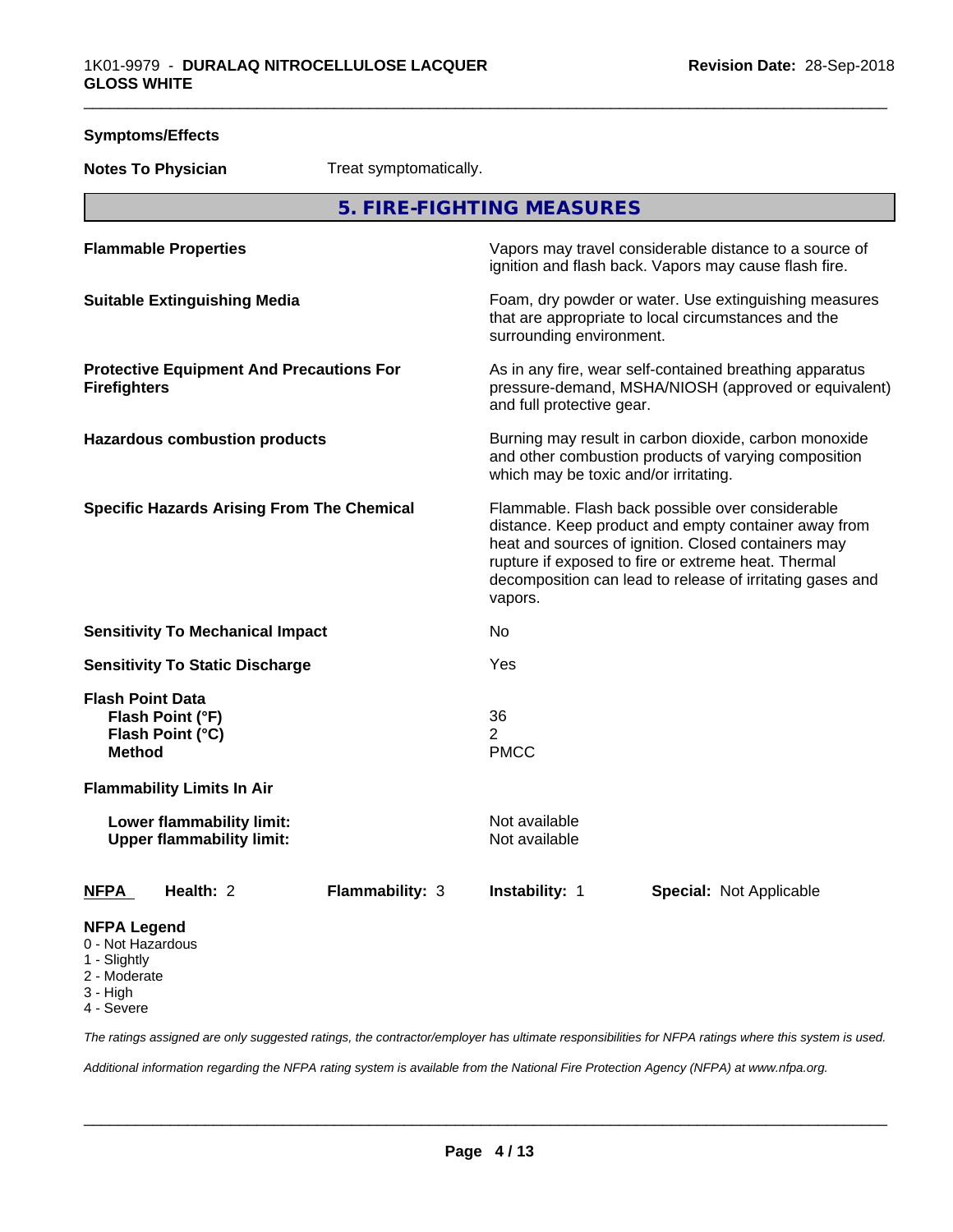# **6. ACCIDENTAL RELEASE MEASURES**

\_\_\_\_\_\_\_\_\_\_\_\_\_\_\_\_\_\_\_\_\_\_\_\_\_\_\_\_\_\_\_\_\_\_\_\_\_\_\_\_\_\_\_\_\_\_\_\_\_\_\_\_\_\_\_\_\_\_\_\_\_\_\_\_\_\_\_\_\_\_\_\_\_\_\_\_\_\_\_\_\_\_\_\_\_\_\_\_\_\_\_\_\_

| <b>Personal Precautions</b>      | Remove all sources of ignition. Take precautions to prevent flashback. Ground<br>and bond all containers and handling equipment. Take precautionary measures<br>against static discharges. Ensure adequate ventilation. Avoid contact with skin,<br>eyes and clothing. Use personal protective equipment.                                                                                                                                      |
|----------------------------------|------------------------------------------------------------------------------------------------------------------------------------------------------------------------------------------------------------------------------------------------------------------------------------------------------------------------------------------------------------------------------------------------------------------------------------------------|
| <b>Other Information</b>         | Prevent further leakage or spillage if safe to do so. Do not allow material to<br>contaminate ground water system. Prevent product from entering drains. Do not<br>flush into surface water or sanitary sewer system. Local authorities should be<br>advised if significant spillages cannot be contained.                                                                                                                                     |
| <b>Environmental precautions</b> | See Section 12 for additional Ecological Information.                                                                                                                                                                                                                                                                                                                                                                                          |
| <b>Methods for Cleaning Up</b>   | Dam up. Soak up with inert absorbent material. Use a non-sparking or explosion<br>proof means to transfer material to a sealed, appropriate container for disposal.<br>Clean contaminated surface thoroughly.                                                                                                                                                                                                                                  |
|                                  | 7. HANDLING AND STORAGE                                                                                                                                                                                                                                                                                                                                                                                                                        |
| <b>Handling</b>                  | Avoid contact with skin, eyes and clothing. Wear personal protective equipment.<br>Do not breathe vapors or spray mist. Use only in ventilated areas. Prevent vapor<br>build-up by providing adequate ventilation during and after use.                                                                                                                                                                                                        |
|                                  | Take precautionary measures against static discharges. To avoid ignition of<br>vapors by static electricity discharge, all metal parts of the equipment must be<br>grounded. Keep away from heat, sparks and flame. Do not smoke. Extinguish all<br>flames and pilot lights, and turn off stoves, heaters, electric motors and other<br>sources of ignition during use and until all vapors are gone. Ignition and/or flash<br>back may occur. |
| <b>Storage</b>                   | Keep containers tightly closed in a dry, cool and well-ventilated place. Keep away<br>from heat. Keep away from open flames, hot surfaces and sources of ignition.<br>Keep in properly labeled containers. Keep out of the reach of children.                                                                                                                                                                                                  |
| <b>Incompatible Materials</b>    | Incompatible with strong acids and bases and strong oxidizing agents.                                                                                                                                                                                                                                                                                                                                                                          |
|                                  | Technical measures/Precautions Ensure adequate ventilation. Use only where airflow will keep vapors from building<br>up in or near the work area in adjoining rooms. Comply with all national, state, and<br>local codes pertaining to the storage, handling, dispensing and disposal of<br>flammable liquids.                                                                                                                                 |
|                                  | Dissipate static electricity during transfer by grounding and bonding containers<br>and equipment before transferring material. All equipment should be non-sparking<br>and explosion proof. Use explosion proof electrical equipment for ventilation,<br>lighting and material handling.                                                                                                                                                      |

# **8. EXPOSURE CONTROLS/PERSONAL PROTECTION**

# **Exposure Limits**

|  | <b>Chamu</b><br>-------<br>---<br>чанк<br>--- | <b>ACGIF</b><br>. . | ----<br>DE.<br>. .<br>``<br>-- |
|--|-----------------------------------------------|---------------------|--------------------------------|
|--|-----------------------------------------------|---------------------|--------------------------------|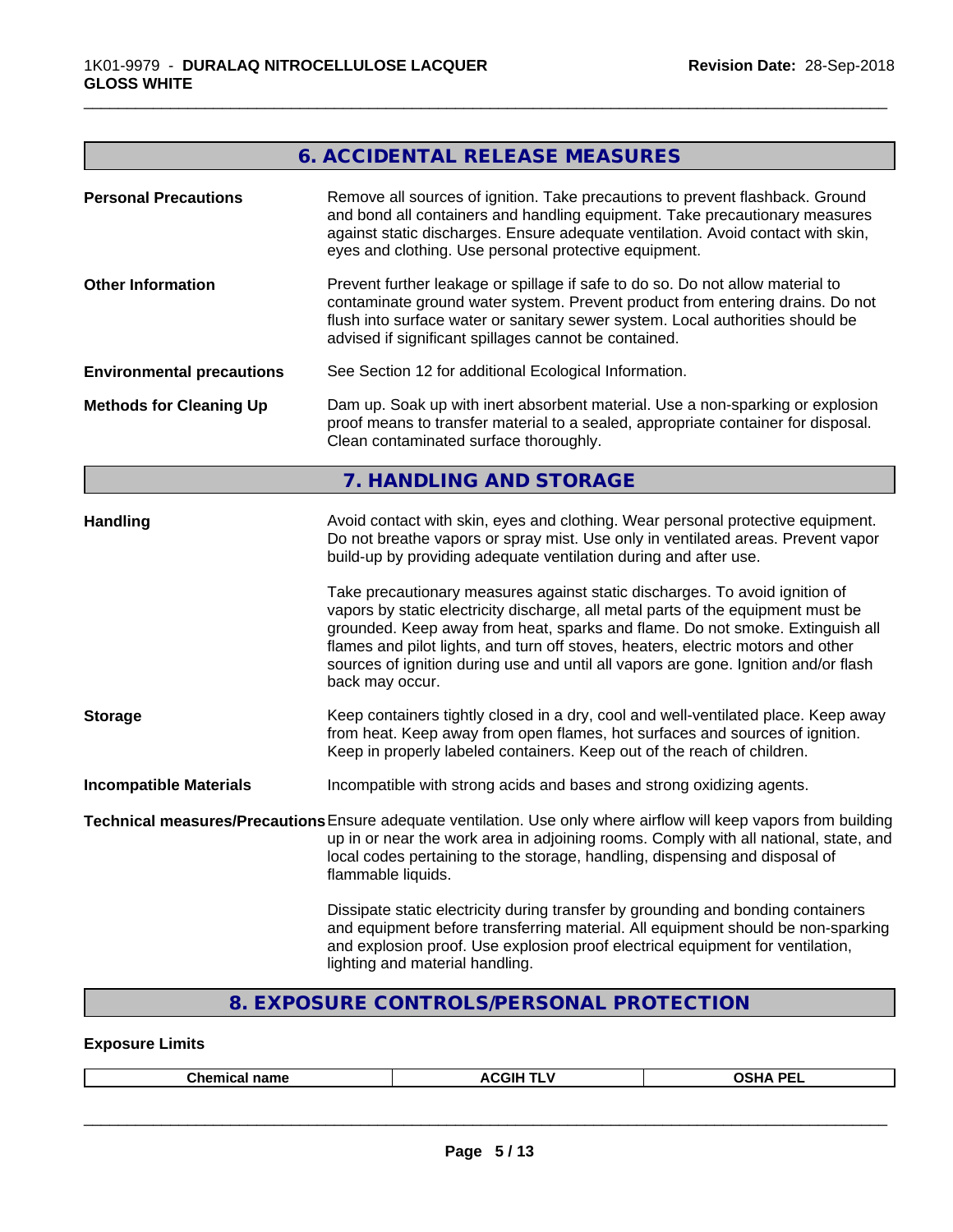# 1K01-9979 - **DURALAQ NITROCELLULOSE LACQUER GLOSS WHITE**

| Titanium dioxide       | 10 mg/m $3$ - TWA | 15 mg/m $3$ - TWA            |
|------------------------|-------------------|------------------------------|
| n-Butyl acetate        | 150 ppm - TWA     | 150 ppm - TWA                |
|                        | 200 ppm - STEL    | 710 mg/m <sup>3</sup> - TWA  |
| Acetone                | 250 ppm - TWA     | 1000 ppm - TWA               |
|                        | 500 ppm - STEL    | 2400 mg/m <sup>3</sup> - TWA |
| Toluene                | 20 ppm - TWA      | 200 ppm - TWA                |
|                        |                   | 300 ppm - Ceiling            |
| Isopropyl alcohol      | 200 ppm - TWA     | 400 ppm - TWA                |
|                        | 400 ppm - STEL    | 980 mg/m <sup>3</sup> - TWA  |
| 2-Pentanone, 4-methyl- | 20 ppm - TWA      | 100 ppm - TWA                |
|                        | 75 ppm - STEL     | 410 mg/m $3$ - TWA           |
| Isobutyl alcohol       | 50 ppm - TWA      | 100 ppm - TWA                |
|                        |                   | 300 mg/m <sup>3</sup> - TWA  |
| n-Butyl alcohol        | 20 ppm - TWA      | 100 ppm - TWA                |
|                        |                   | 300 mg/m <sup>3</sup> - TWA  |
| Ethanol                | 1000 ppm - STEL   | 1000 ppm - TWA               |
|                        |                   | 1900 mg/m <sup>3</sup> - TWA |
| Xylene                 | 100 ppm - TWA     | 100 ppm - TWA                |
|                        | 150 ppm - STEL    | 435 mg/m <sup>3</sup> - TWA  |
| Silica, amorphous      | N/E               | 20 mppcf - TWA               |
| Octane                 | 300 ppm - TWA     | 500 ppm - TWA                |
|                        |                   | 2350 mg/m <sup>3</sup> - TWA |
| Heptane                | 400 ppm - TWA     | 500 ppm - TWA                |
|                        | 500 ppm - STEL    | 2000 mg/m <sup>3</sup> - TWA |
| Ethyl benzene          | 20 ppm - TWA      | 100 ppm - TWA                |
|                        |                   | 435 mg/m <sup>3</sup> - TWA  |

\_\_\_\_\_\_\_\_\_\_\_\_\_\_\_\_\_\_\_\_\_\_\_\_\_\_\_\_\_\_\_\_\_\_\_\_\_\_\_\_\_\_\_\_\_\_\_\_\_\_\_\_\_\_\_\_\_\_\_\_\_\_\_\_\_\_\_\_\_\_\_\_\_\_\_\_\_\_\_\_\_\_\_\_\_\_\_\_\_\_\_\_\_

**Legend**

#### **Appropriate engineering controls**

**Engineering Measures** Ensure adequate ventilation, especially in confined areas.

# **Personal Protective Equipment**

| <b>Eye/Face Protection</b>    | Safety glasses with side-shields.                                                                                                                                                                                                                                                                                                                                   |
|-------------------------------|---------------------------------------------------------------------------------------------------------------------------------------------------------------------------------------------------------------------------------------------------------------------------------------------------------------------------------------------------------------------|
| <b>Skin Protection</b>        | Long sleeved clothing. Protective gloves.                                                                                                                                                                                                                                                                                                                           |
| <b>Respiratory Protection</b> | Use only with adequate ventilation. In operations where exposure limits are<br>exceeded, use a NIOSH approved respirator that has been selected by a<br>technically qualified person for the specific work conditions. When spraying the<br>product or applying in confined areas, wear a NIOSH approved respirator<br>specified for paint spray or organic vapors. |
| <b>Hygiene Measures</b>       | Avoid contact with skin, eyes and clothing. Remove and wash contaminated                                                                                                                                                                                                                                                                                            |

# clothing before re-use. Wash thoroughly after handling.

# **9. PHYSICAL AND CHEMICAL PROPERTIES**

**Appearance** liquid **and a liquid contract of the liquid determined a liquid little of the little of the little of the little of the little of the little of the little of the little of the little of the little of the littl Density (lbs/gal) Specific Gravity** 1.09 - 1.13

little or no odor **Odor Threshold**<br> **Density (Ibs/gal)**<br> **Density (Ibs/gal)**<br> **Density (Ibs/gal)**<br> **Density (Ibs/gal)**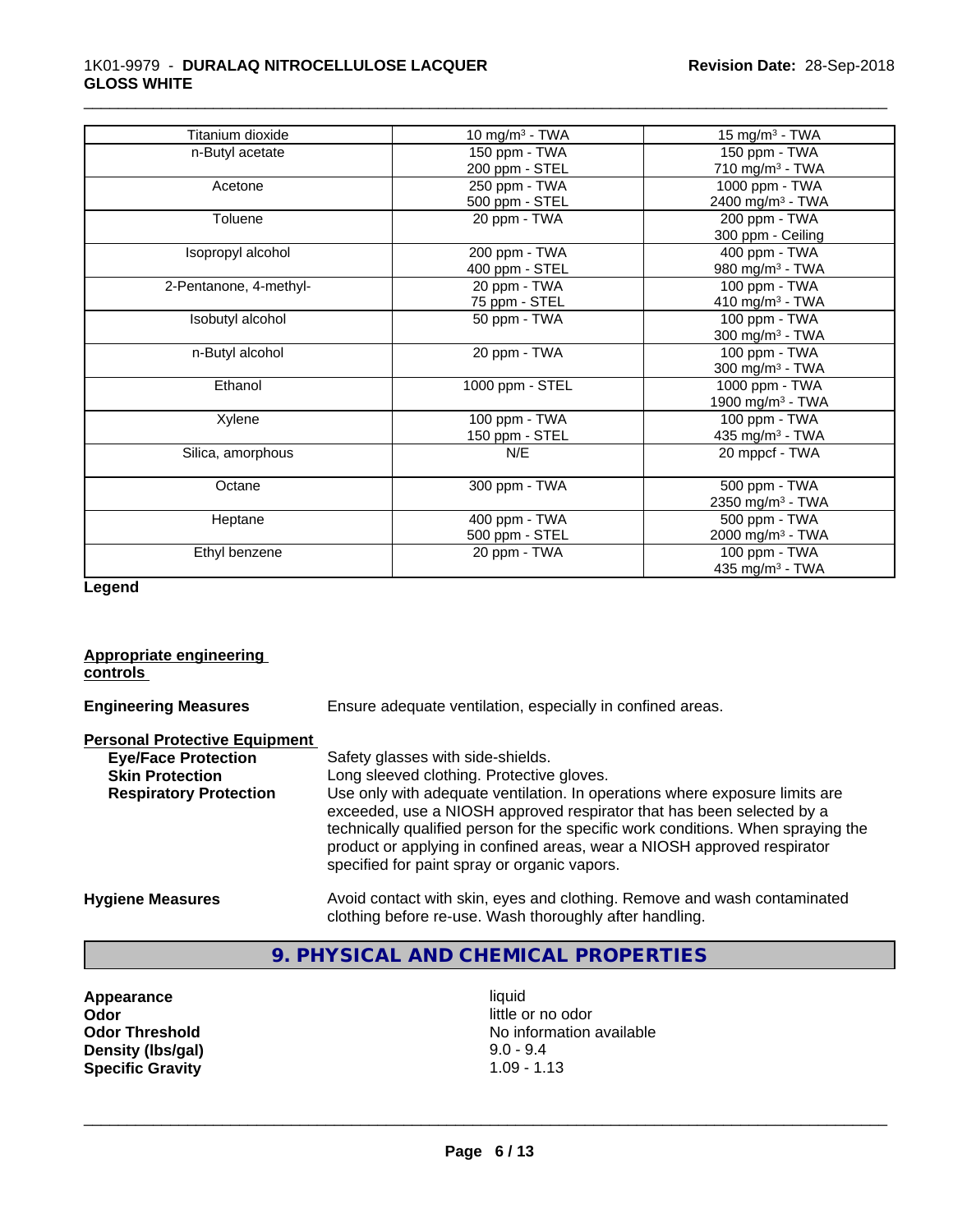**pH**<br>
Viscosity (cps) The Contract of the Contract of No information available<br>
No information available **Viscosity (cps)** <br> **Viscosity (cps)** No information available<br>
No information available<br>
No information available **Water solubility**<br> **Evaporation Rate**<br> **Evaporation Rate**<br> **Evaporation Rate Vapor** pressure @20 °C (kPa) **Vapor density No information available Wt. % Solids** 40 - 50<br> **Vol. % Solids** 20 - 30 **Vol. % Solids Wt. % Volatiles** 50 - 60 **Vol. % Volatiles** 70 - 80 **VOC Regulatory Limit (g/L)** < 680 **Boiling Point (°F)** 132 **Boiling Point (°C)** 56<br> **Freezing Point (°F)** No **Freezing Point (°C)** No information available **Flash Point (°F)** 36 **Flash Point (°C)** 2 **Method** PMCC **Flammability (solid, gas)** Not applicable **Upper flammability limit:** No information available **Lower flammability limit:** No information available **Autoignition Temperature (°F)** No information available **Autoignition Temperature (°C)** No information available **Decomposition Temperature (°F)**<br> **Decomposition Temperature (°C)** No information available<br>
No information available **Decomposition Temperature (°C)**<br>Partition coefficient

**Solubility(ies)** No information available No information available<br>No information available **Freezing Point (°F)** No information available **No information available** 

\_\_\_\_\_\_\_\_\_\_\_\_\_\_\_\_\_\_\_\_\_\_\_\_\_\_\_\_\_\_\_\_\_\_\_\_\_\_\_\_\_\_\_\_\_\_\_\_\_\_\_\_\_\_\_\_\_\_\_\_\_\_\_\_\_\_\_\_\_\_\_\_\_\_\_\_\_\_\_\_\_\_\_\_\_\_\_\_\_\_\_\_\_

# **10. STABILITY AND REACTIVITY**

| <b>Reactivity</b>                       | No data available                                                                                                         |
|-----------------------------------------|---------------------------------------------------------------------------------------------------------------------------|
| <b>Chemical Stability</b>               | Stable under normal conditions. Hazardous polymerisation<br>does not occur.                                               |
| <b>Conditions to avoid</b>              | Keep away from open flames, hot surfaces, static<br>electricity and sources of ignition. Sparks. Elevated<br>temperature. |
| <b>Incompatible Materials</b>           | Incompatible with strong acids and bases and strong<br>oxidizing agents.                                                  |
| <b>Hazardous Decomposition Products</b> | Thermal decomposition can lead to release of irritating<br>gases and vapors.                                              |
| Possibility of hazardous reactions      | None under normal conditions of use.                                                                                      |

# **11. TOXICOLOGICAL INFORMATION**

**Product Information**

**Information on likely routes of exposure**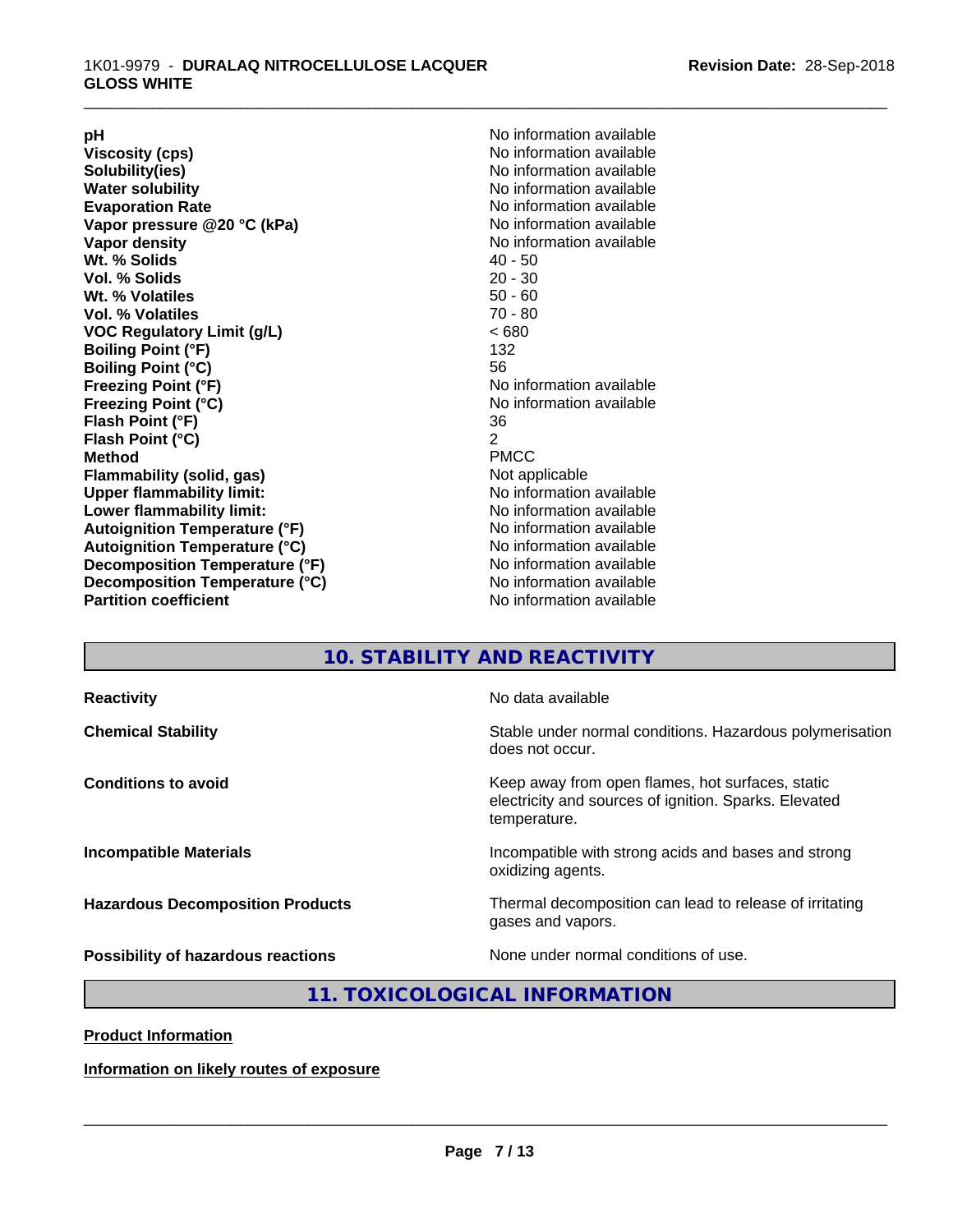| Repeated or prolonged exposure to organic solvents may lead to permanent brain<br>and nervous system damage. Intentional misuse by deliberately concentrating and<br>inhaling vapors may be harmful or fatal.<br>Symptoms related to the physical, chemical and toxicological characteristics<br>No information available<br>Delayed and immediate effects as well as chronic effects from short and long-term exposure<br>Severely irritating to eyes. May cause burns. Risk of serious damage to eyes.<br>May cause skin irritation and/or dermatitis. Prolonged skin contact may defat the<br>skin and produce dermatitis.<br>Harmful if swallowed. Ingestion may cause irritation to mucous membranes. Small<br>amounts of this product aspirated into the respiratory system during ingestion or<br>vomiting may cause mild to severe pulmonary injury, possibly progressing to<br>death.<br>Harmful by inhalation. High vapor / aerosol concentrations are irritating to the<br>eyes, nose, throat and lungs and may cause headaches, dizziness, drowsiness,<br>unconsciousness, and other central nervous system effects.<br>No information available<br>No information available.<br><b>Neurological Effects</b><br>No information available.<br><b>Mutagenic Effects</b><br><b>Reproductive Effects</b><br>Possible risk of impaired fertility. Possible risk of harm to the unborn child.<br>No information available.<br><b>Developmental Effects</b><br>No information available.<br><b>Target organ effects</b><br>Causes damage to organs through prolonged or repeated exposure if inhaled.<br>May cause disorder and damage to the. liver. kidney. spleen. blood. Central<br>nervous system. Causes damage to organs through prolonged or repeated<br>exposure.<br>May cause disorder and damage to the. Respiratory system. Central nervous<br>system.<br>No information available.<br>May be harmful if swallowed and enters airways. Small amounts of this product<br>aspirated into the respiratory system during ingestion or vomiting may cause mild<br>to severe pulmonary injury, possibly progressing to death. | <b>Principal Routes of Exposure</b> | Eye contact, skin contact and inhalation. |
|------------------------------------------------------------------------------------------------------------------------------------------------------------------------------------------------------------------------------------------------------------------------------------------------------------------------------------------------------------------------------------------------------------------------------------------------------------------------------------------------------------------------------------------------------------------------------------------------------------------------------------------------------------------------------------------------------------------------------------------------------------------------------------------------------------------------------------------------------------------------------------------------------------------------------------------------------------------------------------------------------------------------------------------------------------------------------------------------------------------------------------------------------------------------------------------------------------------------------------------------------------------------------------------------------------------------------------------------------------------------------------------------------------------------------------------------------------------------------------------------------------------------------------------------------------------------------------------------------------------------------------------------------------------------------------------------------------------------------------------------------------------------------------------------------------------------------------------------------------------------------------------------------------------------------------------------------------------------------------------------------------------------------------------------------------------------------------------------------------------------------------------|-------------------------------------|-------------------------------------------|
|                                                                                                                                                                                                                                                                                                                                                                                                                                                                                                                                                                                                                                                                                                                                                                                                                                                                                                                                                                                                                                                                                                                                                                                                                                                                                                                                                                                                                                                                                                                                                                                                                                                                                                                                                                                                                                                                                                                                                                                                                                                                                                                                          | <b>Acute Toxicity</b>               |                                           |
|                                                                                                                                                                                                                                                                                                                                                                                                                                                                                                                                                                                                                                                                                                                                                                                                                                                                                                                                                                                                                                                                                                                                                                                                                                                                                                                                                                                                                                                                                                                                                                                                                                                                                                                                                                                                                                                                                                                                                                                                                                                                                                                                          | <b>Product Information</b>          |                                           |
|                                                                                                                                                                                                                                                                                                                                                                                                                                                                                                                                                                                                                                                                                                                                                                                                                                                                                                                                                                                                                                                                                                                                                                                                                                                                                                                                                                                                                                                                                                                                                                                                                                                                                                                                                                                                                                                                                                                                                                                                                                                                                                                                          |                                     |                                           |
|                                                                                                                                                                                                                                                                                                                                                                                                                                                                                                                                                                                                                                                                                                                                                                                                                                                                                                                                                                                                                                                                                                                                                                                                                                                                                                                                                                                                                                                                                                                                                                                                                                                                                                                                                                                                                                                                                                                                                                                                                                                                                                                                          | <b>Symptoms</b>                     |                                           |
|                                                                                                                                                                                                                                                                                                                                                                                                                                                                                                                                                                                                                                                                                                                                                                                                                                                                                                                                                                                                                                                                                                                                                                                                                                                                                                                                                                                                                                                                                                                                                                                                                                                                                                                                                                                                                                                                                                                                                                                                                                                                                                                                          |                                     |                                           |
|                                                                                                                                                                                                                                                                                                                                                                                                                                                                                                                                                                                                                                                                                                                                                                                                                                                                                                                                                                                                                                                                                                                                                                                                                                                                                                                                                                                                                                                                                                                                                                                                                                                                                                                                                                                                                                                                                                                                                                                                                                                                                                                                          | Eye contact                         |                                           |
|                                                                                                                                                                                                                                                                                                                                                                                                                                                                                                                                                                                                                                                                                                                                                                                                                                                                                                                                                                                                                                                                                                                                                                                                                                                                                                                                                                                                                                                                                                                                                                                                                                                                                                                                                                                                                                                                                                                                                                                                                                                                                                                                          | <b>Skin contact</b>                 |                                           |
|                                                                                                                                                                                                                                                                                                                                                                                                                                                                                                                                                                                                                                                                                                                                                                                                                                                                                                                                                                                                                                                                                                                                                                                                                                                                                                                                                                                                                                                                                                                                                                                                                                                                                                                                                                                                                                                                                                                                                                                                                                                                                                                                          | Ingestion                           |                                           |
|                                                                                                                                                                                                                                                                                                                                                                                                                                                                                                                                                                                                                                                                                                                                                                                                                                                                                                                                                                                                                                                                                                                                                                                                                                                                                                                                                                                                                                                                                                                                                                                                                                                                                                                                                                                                                                                                                                                                                                                                                                                                                                                                          | <b>Inhalation</b>                   |                                           |
|                                                                                                                                                                                                                                                                                                                                                                                                                                                                                                                                                                                                                                                                                                                                                                                                                                                                                                                                                                                                                                                                                                                                                                                                                                                                                                                                                                                                                                                                                                                                                                                                                                                                                                                                                                                                                                                                                                                                                                                                                                                                                                                                          | <b>Sensitization</b>                |                                           |
|                                                                                                                                                                                                                                                                                                                                                                                                                                                                                                                                                                                                                                                                                                                                                                                                                                                                                                                                                                                                                                                                                                                                                                                                                                                                                                                                                                                                                                                                                                                                                                                                                                                                                                                                                                                                                                                                                                                                                                                                                                                                                                                                          |                                     |                                           |
|                                                                                                                                                                                                                                                                                                                                                                                                                                                                                                                                                                                                                                                                                                                                                                                                                                                                                                                                                                                                                                                                                                                                                                                                                                                                                                                                                                                                                                                                                                                                                                                                                                                                                                                                                                                                                                                                                                                                                                                                                                                                                                                                          |                                     |                                           |
|                                                                                                                                                                                                                                                                                                                                                                                                                                                                                                                                                                                                                                                                                                                                                                                                                                                                                                                                                                                                                                                                                                                                                                                                                                                                                                                                                                                                                                                                                                                                                                                                                                                                                                                                                                                                                                                                                                                                                                                                                                                                                                                                          |                                     |                                           |
|                                                                                                                                                                                                                                                                                                                                                                                                                                                                                                                                                                                                                                                                                                                                                                                                                                                                                                                                                                                                                                                                                                                                                                                                                                                                                                                                                                                                                                                                                                                                                                                                                                                                                                                                                                                                                                                                                                                                                                                                                                                                                                                                          |                                     |                                           |
|                                                                                                                                                                                                                                                                                                                                                                                                                                                                                                                                                                                                                                                                                                                                                                                                                                                                                                                                                                                                                                                                                                                                                                                                                                                                                                                                                                                                                                                                                                                                                                                                                                                                                                                                                                                                                                                                                                                                                                                                                                                                                                                                          | <b>STOT - repeated exposure</b>     |                                           |
|                                                                                                                                                                                                                                                                                                                                                                                                                                                                                                                                                                                                                                                                                                                                                                                                                                                                                                                                                                                                                                                                                                                                                                                                                                                                                                                                                                                                                                                                                                                                                                                                                                                                                                                                                                                                                                                                                                                                                                                                                                                                                                                                          | <b>STOT - single exposure</b>       |                                           |
|                                                                                                                                                                                                                                                                                                                                                                                                                                                                                                                                                                                                                                                                                                                                                                                                                                                                                                                                                                                                                                                                                                                                                                                                                                                                                                                                                                                                                                                                                                                                                                                                                                                                                                                                                                                                                                                                                                                                                                                                                                                                                                                                          | <b>Other adverse effects</b>        |                                           |
|                                                                                                                                                                                                                                                                                                                                                                                                                                                                                                                                                                                                                                                                                                                                                                                                                                                                                                                                                                                                                                                                                                                                                                                                                                                                                                                                                                                                                                                                                                                                                                                                                                                                                                                                                                                                                                                                                                                                                                                                                                                                                                                                          | <b>Aspiration Hazard</b>            |                                           |

\_\_\_\_\_\_\_\_\_\_\_\_\_\_\_\_\_\_\_\_\_\_\_\_\_\_\_\_\_\_\_\_\_\_\_\_\_\_\_\_\_\_\_\_\_\_\_\_\_\_\_\_\_\_\_\_\_\_\_\_\_\_\_\_\_\_\_\_\_\_\_\_\_\_\_\_\_\_\_\_\_\_\_\_\_\_\_\_\_\_\_\_\_

# **Numerical measures of toxicity**

**The following values are calculated based on chapter 3.1 of the GHS document**

| ATEmix (oral)                        | 5114 mg/kg |
|--------------------------------------|------------|
| <b>ATEmix (dermal)</b>               | 7984 mg/kg |
| <b>ATEmix (inhalation-dust/mist)</b> | 30.6 ma/L  |
| <b>ATEmix (inhalation-vapor)</b>     | 36 mg/L    |

**Acute Toxicity Component Information**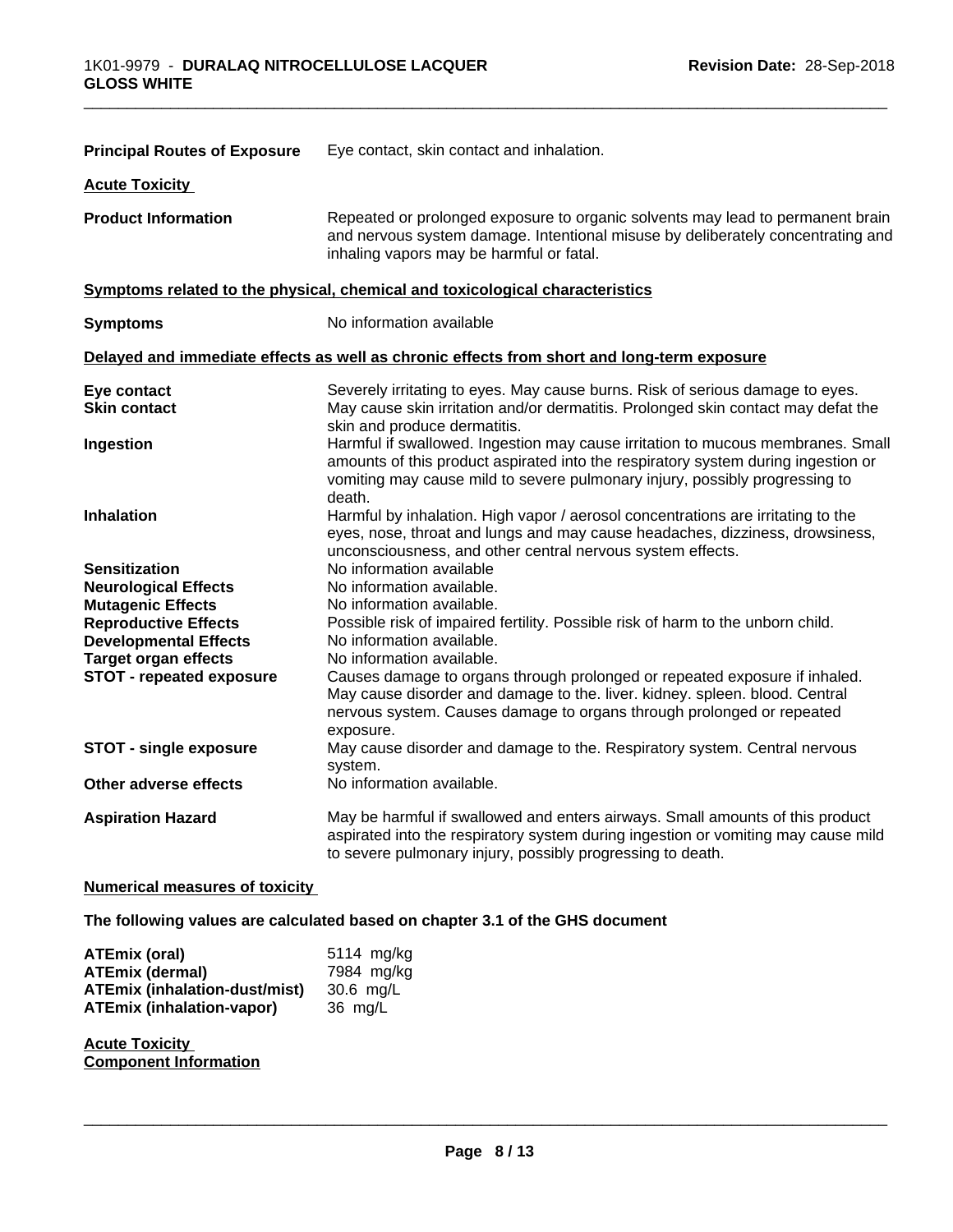# \_\_\_\_\_\_\_\_\_\_\_\_\_\_\_\_\_\_\_\_\_\_\_\_\_\_\_\_\_\_\_\_\_\_\_\_\_\_\_\_\_\_\_\_\_\_\_\_\_\_\_\_\_\_\_\_\_\_\_\_\_\_\_\_\_\_\_\_\_\_\_\_\_\_\_\_\_\_\_\_\_\_\_\_\_\_\_\_\_\_\_\_\_ 1K01-9979 - **DURALAQ NITROCELLULOSE LACQUER GLOSS WHITE**

Titanium dioxide LD50 Oral: > 10000 mg/kg (Rat) n-Butyl acetate LD50 Oral: 10768 mg/kg (Rat) LD50 Dermal: > 17600 mg/kg (Rabbit) LC50 Inhalation (Vapor): ppm (Rat, 4 hr.) Sensitization non-sensitizing (guinea pig) Acetone LD50 Oral: 5800 mg/kg (Rat) Toluene LD50 Oral: 636 mg/kg (Rat) LD50 Dermal: 14100 µL/kg (Rabbit) LC50 Inhalation (Vapor): 49000 mg/m<sup>3</sup> (Rat, 4 hr.) Isopropyl alcohol LD50 Oral: mg/kg (Rat) LD50 Dermal: mg/kg (Rabbit) LC50 Inhalation (Vapor): ppm (Rat) 2-Pentanone, 4-methyl-LD50 Oral: 2080-4600 mg/kg (Rat) LC50 Inhalation (Vapor): 100000 mg/m<sup>3</sup> Isobutyl alcohol LD50 Oral: 2460 mg/kg (Rat) LD50 Dermal: 3400 mg/kg (Rabbit) LC50 Inhalation (Vapor): 19200 mg/m<sup>3</sup> (Rat, 4 hr.) n-Butyl alcohol LD50 Oral: 790 - 800 mg/kg (Rat) LD50 Dermal: 3400 mg/kg LC50 Inhalation (Vapor): 24000 mg/m<sup>3</sup> (Rat, 4 hr.) Ethanol LD50 Oral: mg/kg (Rat) LC50 Inhalation (Vapor): ppm (Rat, 10 hr.) Xylene LD50 Oral: 4300 mg/kg (Rat) LD50 Dermal: > 1700 mg/kg (Rabbit) LC50 Inhalation (Vapor): 5000 ppm (Rat, 4 hr.) Silica, amorphous LD50 Oral: > 5000 mg/kg (Rat) LD50 Dermal: 2,000 mg/kg (Rabbit) LC50 Inhalation (Dust): > 2 mg/L Heptane LC50 Inhalation (Vapor): 103000 mg/m<sup>3</sup> (Rat, 4 hr.) Ethyl benzene LD50 Oral: mg/kg (Rat) LD50 Dermal: > mg/kg (Rabbit) LC50 Inhalation (Vapor): mg/m<sup>3</sup> (Rat, 2 hr.)

# **Carcinogenicity**

*The information below indicateswhether each agency has listed any ingredient as a carcinogen:.*

| <b>Chemical name</b> | <b>IARC</b>                     | <b>NTP</b> | <b>OSHA</b> |
|----------------------|---------------------------------|------------|-------------|
|                      | 2B<br>Possible Human            |            | Listed      |
| Titanium dioxide     | Carcinoɑen                      |            |             |
|                      | <b>Possible Human</b><br>$2B -$ |            | Listed      |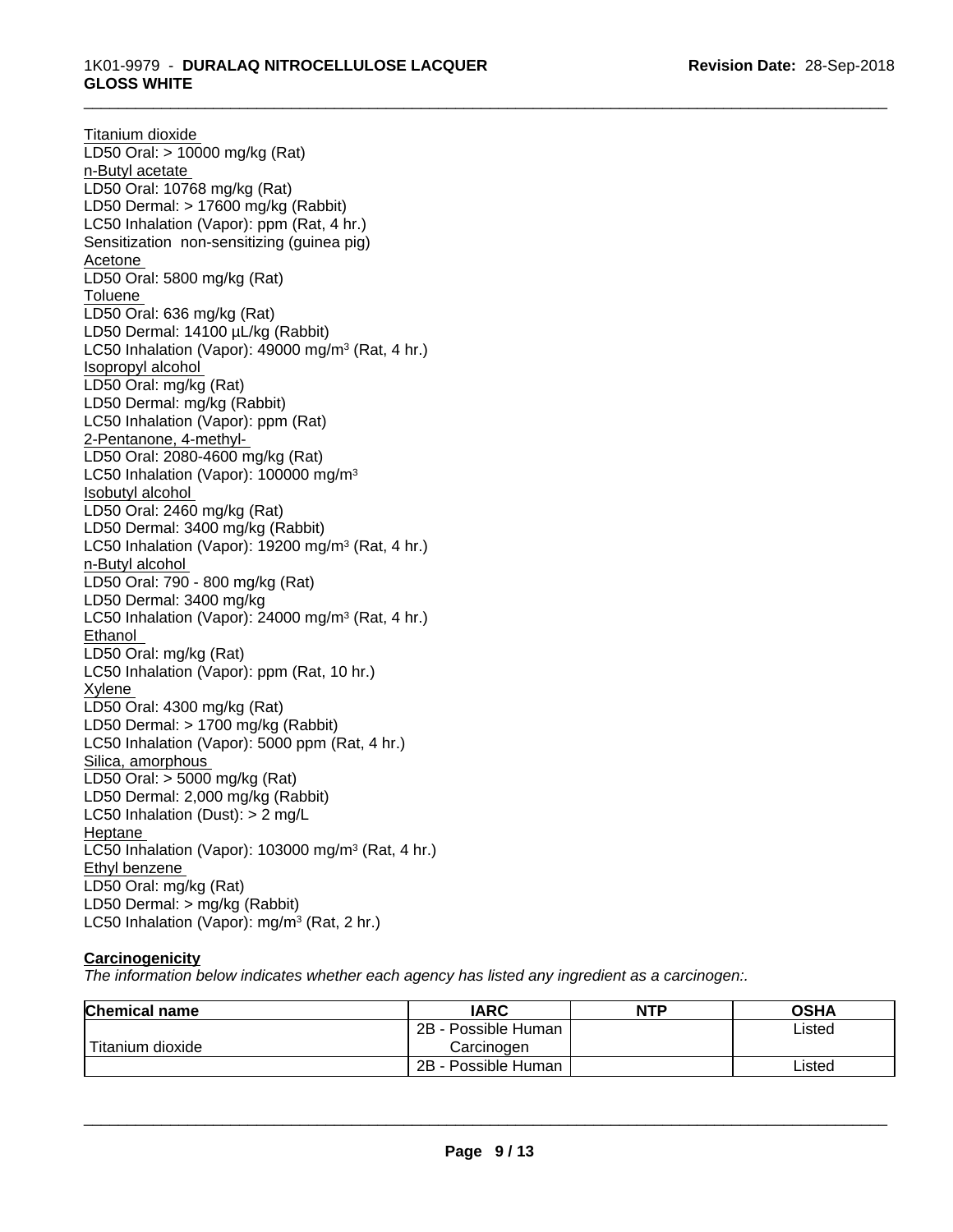| $2-Pe$<br>4-methyl-<br>'entanone. | شarcınoαer           |        |
|-----------------------------------|----------------------|--------|
|                                   | 2B<br>Possible Human | ∟isted |
| Ethyl<br>benzene                  | Carcinoger           |        |

\_\_\_\_\_\_\_\_\_\_\_\_\_\_\_\_\_\_\_\_\_\_\_\_\_\_\_\_\_\_\_\_\_\_\_\_\_\_\_\_\_\_\_\_\_\_\_\_\_\_\_\_\_\_\_\_\_\_\_\_\_\_\_\_\_\_\_\_\_\_\_\_\_\_\_\_\_\_\_\_\_\_\_\_\_\_\_\_\_\_\_\_\_

• Although IARC has classified titanium dioxide as possibly carcinogenic to humans (2B), their summary concludes: "No significant exposure to titanium dioxide is thought to occur during the use of products in which titanium dioxide is bound to other materials, such as paint."

### **Legend**

IARC - International Agency for Research on Cancer NTP - National Toxicity Program OSHA - Occupational Safety & Health Administration

**12. ECOLOGICAL INFORMATION**

# **Ecotoxicity Effects**

The environmental impact of this product has not been fully investigated.

# **Product Information**

# **Acute Toxicity to Fish**

No information available

# **Acute Toxicity to Aquatic Invertebrates**

No information available

### **Acute Toxicity to Aquatic Plants**

No information available

### **Persistence / Degradability**

No information available.

### **Bioaccumulation**

There is no data for this product.

### **Mobility in Environmental Media**

No information available.

# **Ozone**

Not applicable

### **Component Information**

### **Acute Toxicity to Fish**

No information available Titanium dioxide  $LC50:$  > 1000 mg/L (Fathead Minnow - 96 hr.) n-Butyl acetate LC50: 18 mg/L (Fathead Minnow - 96 hr.) Acetone LC50: 8300 (Bluegill - 96 hr.) mg/L Xylene \_\_\_\_\_\_\_\_\_\_\_\_\_\_\_\_\_\_\_\_\_\_\_\_\_\_\_\_\_\_\_\_\_\_\_\_\_\_\_\_\_\_\_\_\_\_\_\_\_\_\_\_\_\_\_\_\_\_\_\_\_\_\_\_\_\_\_\_\_\_\_\_\_\_\_\_\_\_\_\_\_\_\_\_\_\_\_\_\_\_\_\_\_ LC50: 13.5 mg/L (Rainbow Trout - 96 hr.)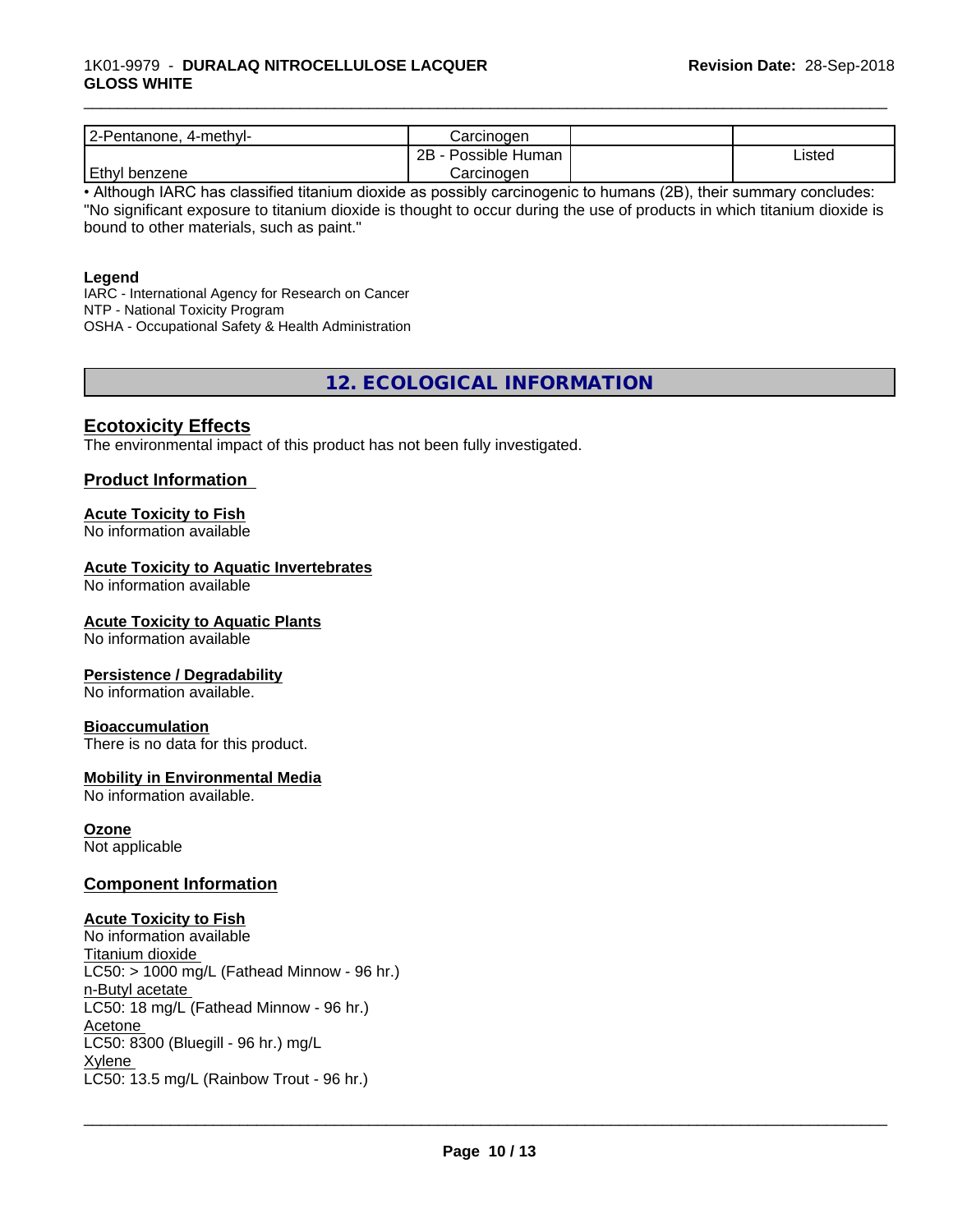#### Ethyl benzene

LC50: 12.1 mg/L (Fathead Minnow - 96 hr.)

#### **Acute Toxicity to Aquatic Invertebrates**

No information available n-Butyl acetate EC50: 72.8 mg/L (Daphnia magna - 48 hr.) Acetone EC50: 12600 mg/L (Daphnia magna - 48 hr.) Ethyl benzene EC50: 1.8 mg/L (Daphnia magna - 48 hr.)

# **Acute Toxicity to Aquatic Plants**

No information available n-Butyl acetate EC50: 674.7 mg/L (Green algae (Scenedesmus subspicatus), 72 hrs.) Ethyl benzene EC50: 4.6 mg/L (Green algae (Scenedesmus subspicatus), 72 hrs.)

# **13. DISPOSAL CONSIDERATIONS**

| <b>Waste Disposal Method</b>   | Dispose of in accordance with federal, state, and local regulations. Local<br>requirements may vary, consult your sanitation department or state-designated<br>environmental protection agency for more disposal options. |
|--------------------------------|---------------------------------------------------------------------------------------------------------------------------------------------------------------------------------------------------------------------------|
| <b>Empty Container Warning</b> | Emptied containers may retain product residue. Follow label warnings even after<br>container is emptied. Residual vapors may explode on ignition.                                                                         |

### **14. TRANSPORT INFORMATION**

| <b>DOT</b><br><b>Proper Shipping Name</b><br><b>Hazard class</b><br>UN-No.<br><b>Packing Group</b><br><b>Description</b> | <b>PAINT</b><br>3<br>UN1263<br>UN1263, PAINT, 3, II |  |
|--------------------------------------------------------------------------------------------------------------------------|-----------------------------------------------------|--|
| <b>ICAO/IATA</b>                                                                                                         | Contact the preparer for further information.       |  |
| <b>IMDG/IMO</b>                                                                                                          | Contact the preparer for further information.       |  |
|                                                                                                                          | 15. REGULATORY INFORMATION                          |  |

# **International Inventories**

| <b>TSCA: United States</b> | Yes - All components are listed or exempt. |
|----------------------------|--------------------------------------------|
| <b>DSL: Canada</b>         | Yes - All components are listed or exempt. |

# **Federal Regulations**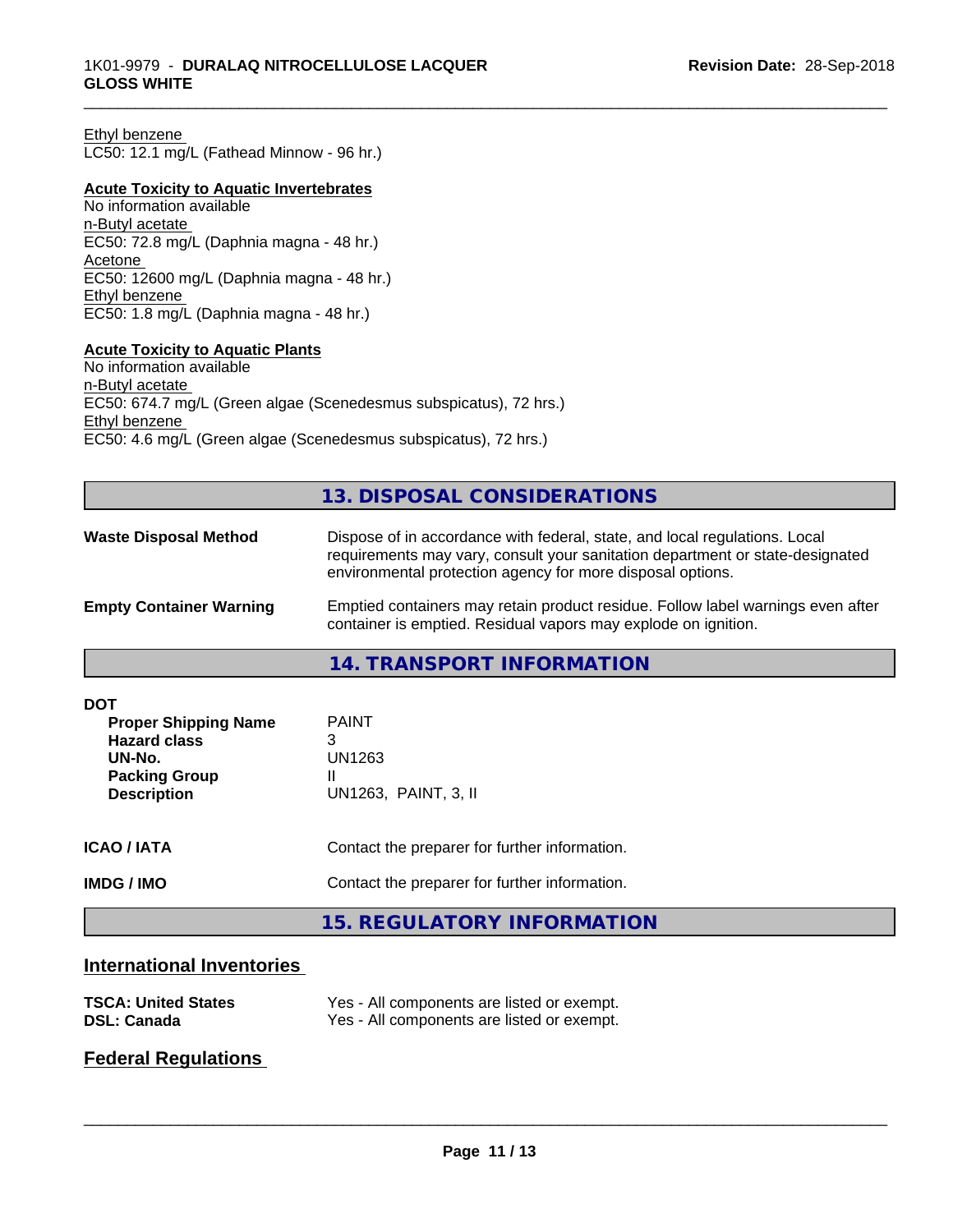| SARA 311/312 hazardous categorization |     |  |
|---------------------------------------|-----|--|
| Acute health hazard                   | Yes |  |
| Chronic Health Hazard                 | Yes |  |
| Fire hazard                           | Yes |  |
| Sudden release of pressure hazard     | No. |  |
| <b>Reactive Hazard</b>                | Yes |  |

# **SARA 313**

Section 313 of Title III of the Superfund Amendments and Reauthorization Act of 1986 (SARA). This product contains a chemical or chemicals which are subject to the reporting requirements of the Act and Title 40 of the Code of Federal Regulations, Part 372:

\_\_\_\_\_\_\_\_\_\_\_\_\_\_\_\_\_\_\_\_\_\_\_\_\_\_\_\_\_\_\_\_\_\_\_\_\_\_\_\_\_\_\_\_\_\_\_\_\_\_\_\_\_\_\_\_\_\_\_\_\_\_\_\_\_\_\_\_\_\_\_\_\_\_\_\_\_\_\_\_\_\_\_\_\_\_\_\_\_\_\_\_\_

| <b>Chemical name</b>   | CAS No.        | Weight-%     | <b>CERCLA/SARA 313</b><br>(de minimis concentration) |
|------------------------|----------------|--------------|------------------------------------------------------|
| Toluene                | 108-88-3       | 10           | 1.0                                                  |
| Isopropyl alcohol      | 67-63-0        | 5            | 1.0                                                  |
| 2-Pentanone, 4-methyl- | 108-10-1       |              | 1.0                                                  |
| n-Butyl alcohol        | $71-36-3$      | <sub>5</sub> | 1.0                                                  |
| Xvlene                 | 1330-20-7      | <sup>5</sup> | 1.0                                                  |
| Ethyl benzene          | $100 - 41 - 4$ | 0.5          |                                                      |

# **Clean Air Act,Section 112 Hazardous Air Pollutants (HAPs) (see 40 CFR 61)**

This product contains the following HAPs:

| <b>Chemical name</b>   | CAS No.        | Weight-% | <b>Hazardous Air Pollutant</b> |
|------------------------|----------------|----------|--------------------------------|
|                        |                |          | (HAP)                          |
| Toluene                | 108-88-3       | 10       | Listed                         |
| 2-Pentanone, 4-methyl- | 108-10-1       |          | Listed                         |
| Xvlene                 | 1330-20-7      | G        | Listed                         |
| Ethyl benzene          | $100 - 41 - 4$ | 0.5      | ∟isted                         |

# **US State Regulations**

# **California Proposition 65**

**AVIMARNING:** Cancer and Reproductive Harm– www.P65warnings.ca.gov

### **State Right-to-Know**

| <b>Chemical name</b>   | <b>Massachusetts</b> | <b>New Jersey</b> | Pennsylvania |
|------------------------|----------------------|-------------------|--------------|
| Titanium dioxide       |                      |                   |              |
| n-Butyl acetate        |                      |                   |              |
| Acetone                |                      |                   |              |
| cellulose, nitrate     |                      |                   |              |
| Toluene                |                      |                   |              |
| Isopropyl alcohol      |                      |                   |              |
| 2-Pentanone, 4-methyl- |                      |                   |              |
| Isobutyl alcohol       |                      |                   |              |
| n-Butyl alcohol        |                      |                   |              |
| Ethanol                |                      |                   |              |
| Xylene                 |                      |                   |              |